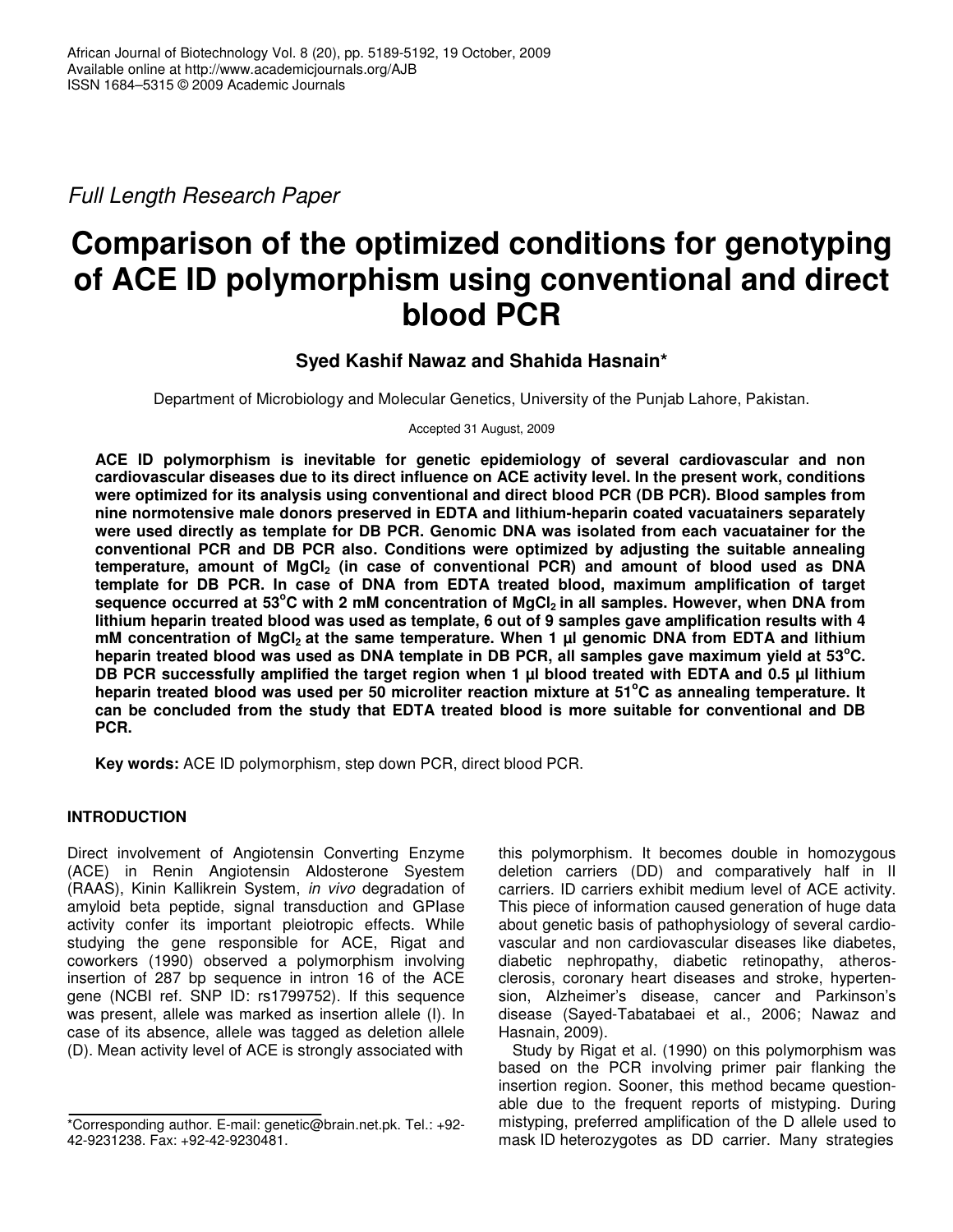**Table 1.** Primers and simple PCR strategy.

| <b>Primer</b>    | Sequence                     | <b>Simple PCR Strategy</b>                                                    |  |  |
|------------------|------------------------------|-------------------------------------------------------------------------------|--|--|
| ACE Sense        | 5' TCCCATCCTTTCTCCCATTTCT 3' | Initial Denaturation: 94°C (5 min)                                            |  |  |
| ACE Sense Nested | 5'GGTTTCACCGTTTTAGCCG3'      | 35 Cycles of : 94 °C (30 s) $\rightarrow$ V (30 s) $\rightarrow$ 72 °C (30 s) |  |  |
| ACE Antisense    | 5' CATGCCCATAACAGGTCTTCAT3'  | Final Extension: 72°C (5 min)                                                 |  |  |

"V" indicates that it is changeable with in range starting from  $60^{\circ}$ C to  $50^{\circ}$ C.

**Table 2.** Step down PCR strategy for DBPCR.

| Initial denaturation 94°C (5 min)                                  |  |  |  |  |  |
|--------------------------------------------------------------------|--|--|--|--|--|
| 5 Cycles of:                                                       |  |  |  |  |  |
| 94 °C (30 s) $\rightarrow$ 60 °C (30 s) $\rightarrow$ 72 °C (30 s) |  |  |  |  |  |
| 5 Cycles of:                                                       |  |  |  |  |  |
| 94°C (30 s) $\rightarrow$ 59°C (30 s) $\rightarrow$ 72°C (30 s)    |  |  |  |  |  |
| 5 Cycles of:                                                       |  |  |  |  |  |
| 94 °C (30 s) $\rightarrow$ 58 °C (30 s) $\rightarrow$ 72 °C (30 s) |  |  |  |  |  |
| 5Cycles of:                                                        |  |  |  |  |  |
| 94 °C (30 s) $\rightarrow$ 57 °C (30 s) $\rightarrow$ 72 °C (30 s) |  |  |  |  |  |
| 5Cycles of:                                                        |  |  |  |  |  |
| 94 °C (30 s) $\rightarrow$ 55 °C (30 s) $\rightarrow$ 72 °C (30 s) |  |  |  |  |  |
| 20 Cycles of:                                                      |  |  |  |  |  |
| 94°C (30 s) $\rightarrow$ 51°C (30 s) $\rightarrow$ 72°C (30 s)    |  |  |  |  |  |
| Final extension: 72°C (5 min)                                      |  |  |  |  |  |

were excogitated for the elimination of chances for mistyping through the use of 5% dimethyl sulfoxide (DMSO) and sense primer from the  $5'$  end of the insertion sequence along with the standard antisense primer (Shanguman et al., 1993). Other genotyping methods for this polymorphism were based on multiplex PCR and real time PCR (Evans et al., 1994; Lin et al., 2001). Both strategies were perfect but higher cost and sensitive post handling procedures did not make them ideal. Later on, Koyama et al. (2008) described a quick and easy technique involving DHPLC (Denaturing High Performance Liquid Chromatography) at non denaturing conditions to analyze the PCR product for screening ID variants (Koyama et al., 2008). This method removed the chances of mistyping and gave 100% accuracy in the confirmation of ID heterozygotes but expenses of chromatography did not prove it to be cost effective.

Normally, genomic DNA is used as template DNA for PCR based studies. It is very difficult to use blood directly for amplification as some substances in blood may inhibit the activity of DNA polymerase enzyme. Similar problem is observed when DNA isolated from blood treated with different anticoagulants like EDTA or heparin is used (Nishimura et al., 2002). In the past, heparin inhibitory effects were removed by expensive treatment of heparinnase enzyme or risky and time consuming treatment of chelex 100 resins (Taylor, 1997; Poli et al., 1993). Use of dielectorophoresis as a selective filter in a microsystem was also designed to remove the heparin from the samples, but it is quite complex (Perch-Nielsen et al., 2003). Considering all facts, we have followed modified Ueda et al. (1996) method due to its advantages like removal of chances for mistyping, cost effectiveness and easy performance (Ueda et al., 1996). This strategy was equally applied in conventional PCR and DB PCR. Conditions were made optimum for perfect genotyping by varying the temperature for annealing, amount of  $MgCl<sub>2</sub>$ (in conventional PCR) and amount of blood used as template for DB PCR. DB PCR technique was used to save time and for increasing the chances for successful study for ACE ID polymorphism using EDTA and lithiumheparin treated blood.

#### **MATERIALS AND METHODS**

#### **Sample collection**

All procedures were in compliance with the declaration of Helsinki and the study protocol was approved by the Board of Advance studies and Research University of the Punjab Lahore. Blood samples from 9 normotensive males with age  $40 \pm 5$  were collected in EDTA coated and lithium coated vacuatainers. Written informed consent was obtained from each subject.

#### **Molecular genetic analysis**

Genomic DNA was isolated from all blood samples by using kit method (Fermentas, USA). The ACE ID polymorphism, located in intron 16 was assayed by a triple-primer method with a nested PCR primer situated within the insertion sequence of I allele (Table 1). The inclusion of a third internal PCR primer removed the chances for mistyping. Reaction mixture (50 µl/reaction) containing 1 X KCl, 200 µM dNTPs, forward primer, reverse primer, internal nested primer (0.24 µM each), Taq polymerase (0.15 U/10 µL), 1.5-4.25  $mM MgCl<sub>2</sub>$  was added to the 1  $\mu$ L genomic DNA in case of conventional PCR. Reaction mixture for DB PCR contained special buffers used for the neutralization of inhibitory agents in blood (Novagen). Reaction mixture was assembled according to the manufacturer's instructions (Novagen). Different amounts of blood samples and genomic DNA were used as template for DB PCR buffer. Initially, simple PCR program was developed for 35 cycles using Peq Lab Primus Advanced 96 thermal cycler. Annealing temperature was scrutinized by varying the temperature from  $60$  to  $50^{\circ}$ C. On the basis of this experiment, step down strategy was developed for enhancing the yield of PCR product (Table 2). PCR product was analyzed by using 2% agarose gel and low range marker (Fermentas) under UV. The banding pattern of the 3 possible genotypes was as follows: DD, 210 bp fragment; II, 498 and 264 bp fragments; ID, 498, 264, 210 bp fragments (Figure 1).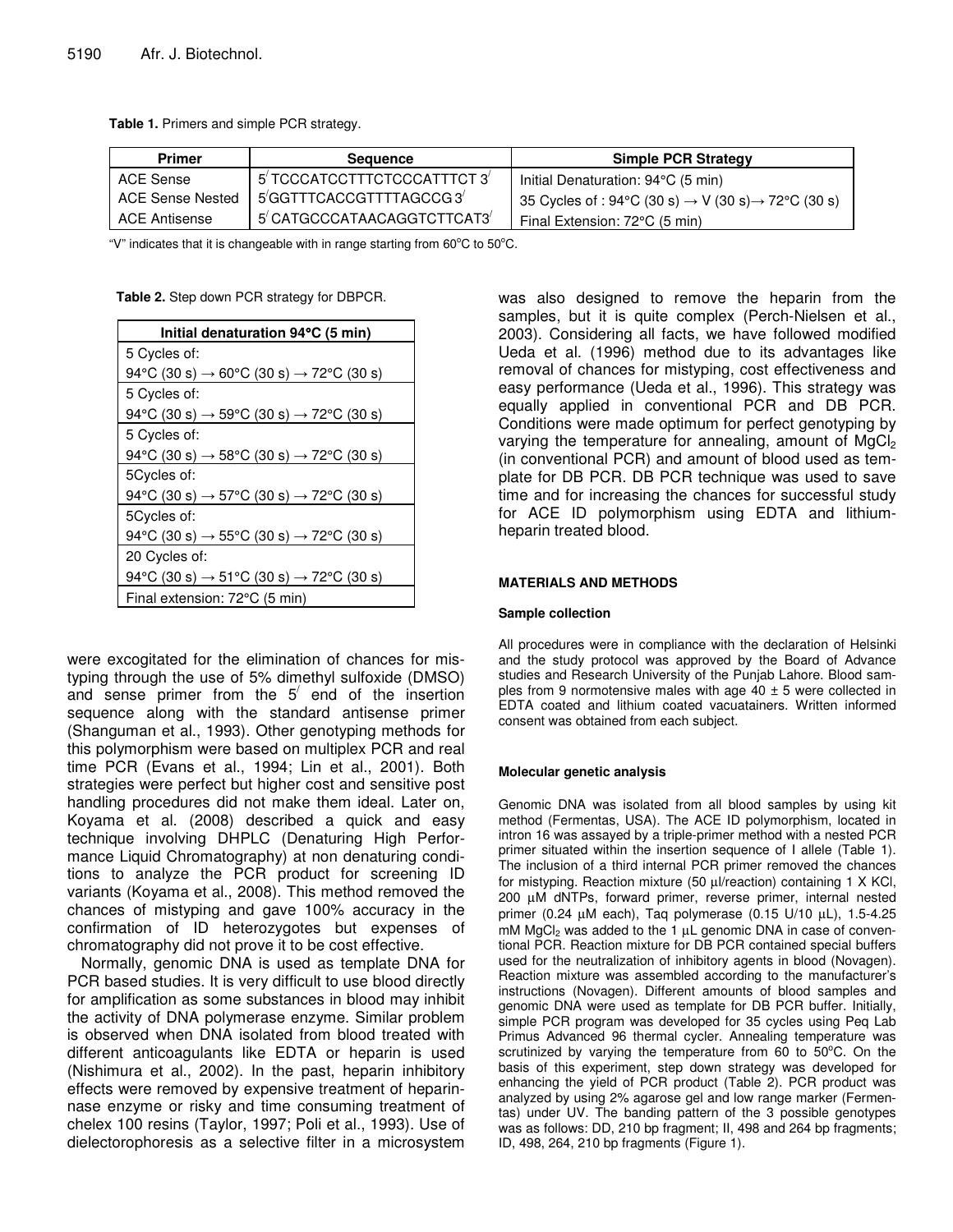

**Figure 1.** Succesful amplification for ACE ID polymorphism. Lanes 1, 2, 3, 5, 6 and 9 shows II allele carriers. Lanes 4, 7 and 8 shows ID allele carriers. Lane 10 shows DNA ladder.

## **RESULTS**

#### **Genotyping using conventional PCR**

Genomic DNA was isolated from all the samples treated with EDTA and lithium heparin. In case of DNA isolated from EDTA coated vacuatainers, PCR product was observed with 2 mM MgCl<sub>2</sub> at 53°C in all the samples. For DNA from heparinated blood, only six out of nine samples could be successfully amplified with 4 mM  $MgCl<sub>2</sub>$ at the same annealing temperature (Table 3). Smear was observed due to increase in  $MgCl<sub>2</sub>$  concentration or decrease in temperature as annealing temperature.

## **Genotyping using DB PCR**

When DB PCR was used with genomic DNA as template, all the samples showed positive amplification at  $53^{\circ}$ C. When 1 µl blood treated with EDTA per 50 µl reaction mixture was used as template, all the samples were successfully amplified at 51°C. The only observed problem was the presence of weak bands on the gel. Step down strategy helped in increasing the PCR product as well. For 1 µl blood treated with lithium heparin, no PCR product could be observed using same conditions. When amount of blood was decreased to 0.5 µl, successful amplification was observed in 6 out of nine samples.

## **DISCUSSION**

ACE polymorphism is defined on the basis of presence or absence of 287 bp segment in intron 16 of gene for ACE. If this segment is absent, allele is called as deletion allele (D). In case, it is present, allele is called as insertion allele (I). In homozygous D allele carriers, ACE activity level becomes double as compared to II carriers. ID carriers show medium level of ACE activity. Increased ACE activity level may disturb RAAS (rennin angiotensin aldosterone system), kinin- kallikrein system, GPIase activity and signal transduction (Nawaz and Hasnain, 2009). Considering role of ACE polymorphism in activity of angiotensin converting enzyme, clinical geneticists have focused over its role in association with the genetic epidemiology of several diseases. The only way to scrutinize this gene variation is based on PCR. In the present work, conditions are optimized for this gene variation using conventional and DB PCR. Genomic DNA isolated from blood treated with EDTA and lithium heparin was used as DNA template in conventional PCR. Same genomic DNA was also used in DB PCR. Blood contains many inhibitory agents for Taq polymerase. So, it needs special buffers to be used directly as DNA template in reaction mixture. Blood treated with EDTA and lithium heparin was used as DNA template only in DB PCR.

Results depict that suitable annealing temperature for conventional PCR was 53°C. DNA isolated from EDTA and lithium heparin treated blood gave amplification results at different concentrations of MgCl<sub>2</sub>. Amplifications occur at 2 mM and 4 Mm concentration of MgCl<sub>2</sub> for genomic DNA isolated from EDTA and lithium heparin treated blood respectively. It was also noteworthy that rate of successful amplification for samples involving DNA isolated from lithium heparin blood was low as compared with the samples involving DNA isolated from EDTA treated blood. These results suggest that trace amount of heparin might remain attached with genomic DNA causing hindrance in Taq polymerase activity. This activity can be restored by increasing  $MgCl<sub>2</sub>$  concentration. While the genomic DNA isolated from blood treated with EDTA have not enough amount of EDTA bound with it causing inhibition to Taq polymerase. It can also be concluded from this experiment that annealing temperature is not disturbed due to trace amounts of lithium heparin or EDTA bound with genomic DNA.

Results for DB PCR involving genomic DNA isolated from blood treated with EDTA and lithium heparin were successfully amplified at 53°C. Success rate for amplification was 100 percent in all samples. It suggests that special buffers used in this type of PCR have removed the inhibitory effects of trace amounts of anticoagulants bound with genomic DNA. Using the same PCR program (53°C as annealing temperature), when blood treated with these different coagulants were added directly as DNA template, weak bands appeared on agarose gel. For obtaining strong bands, annealing temperature was lowered in addition of step down strategy. This modification was effective causing production of enough amount of PCR product suitable for genotyping at  $51^{\circ}$ C as annealing temperature. These results suggest that annealing temperature varies depending on the type of PCR. In case of conventional PCR, it was 53°C while for DB PCR, it was 51°C. Buffers used in DB PCR lower the pH of reaction mixture for blocking the inhibitory agents present in the blood. This variation in microenvironment